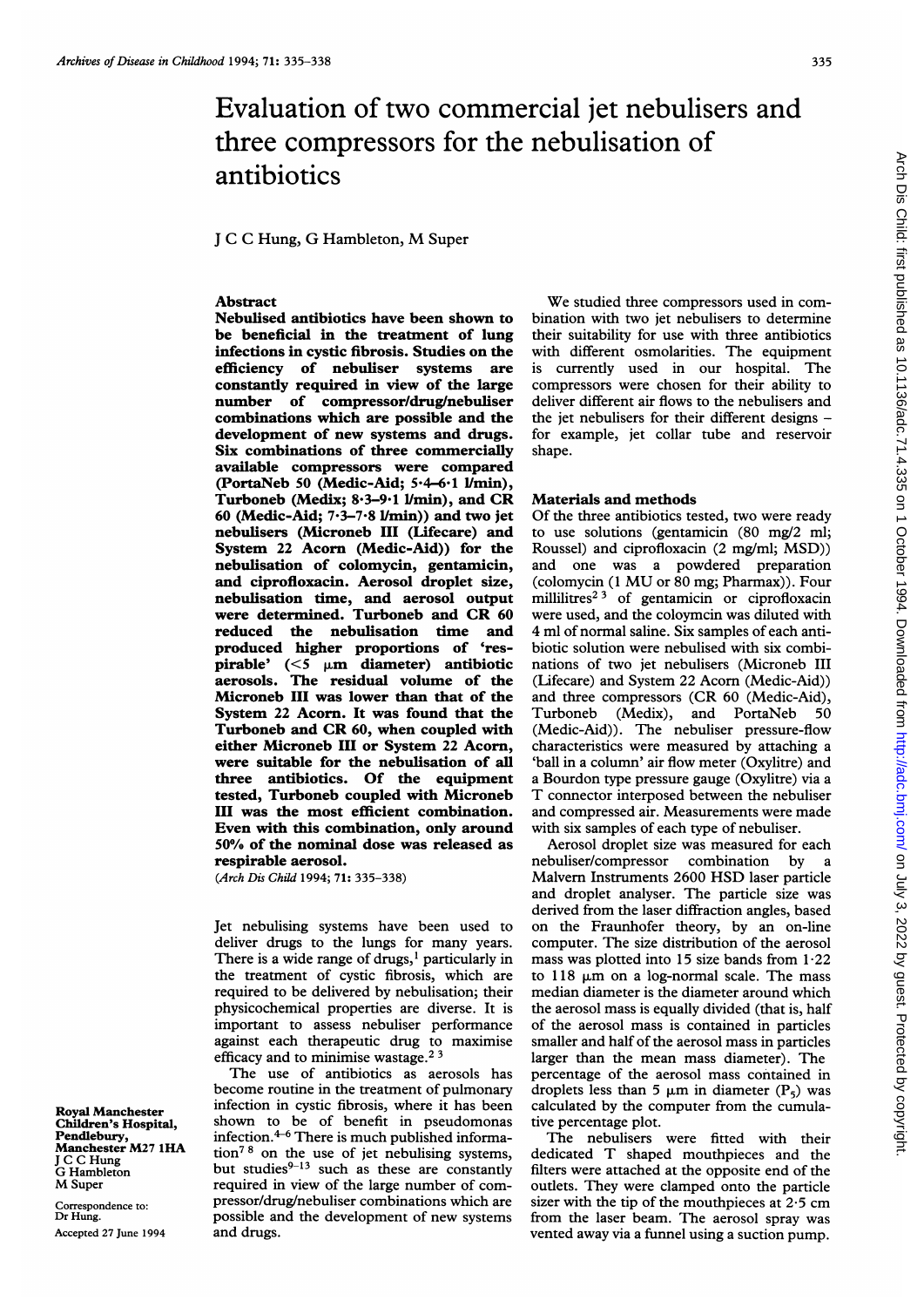Mean (SEM) dynamic pressure and flow values of the compressors when coupled with either the Microneb III or System <sup>22</sup> Acorn nebulisers

| Compressor                              | Microneb III                       |                                     | System 22 Acorn                        |                                     |
|-----------------------------------------|------------------------------------|-------------------------------------|----------------------------------------|-------------------------------------|
|                                         | Pressure<br>(psi)                  | Flow<br>(lmin)                      | Pressure<br>(psi)                      | Flow<br>(lmin)                      |
| Turboneb<br><b>CR 60</b><br>PortaNeb 50 | 34(0.04)<br>26(0.06)<br>17.1(0.05) | 9.1(0.08)<br>7.8(0.03)<br>6.1(0.08) | 35.1(0.03)<br>27.2(0.02)<br>17.7(0.49) | 8.3(0.04)<br>7.3(0.01)<br>5.4(0.59) |



*Mean (SEM) mass median diameters for different combinations of compressors* (36 samples each) of colomycin, gentamicin,  $60: T = Turbone$ .  $P = PortaNab 50$  and nebulisers (squares = System 22; and ciprofloxacin are 347.9 (1.14), 174  $\widetilde{C} = CR$  60; T= Turboneb; P= PortaNab 50) and nebulisers (squares= System 22; and ciprofloxacin are 347.9 (1.14), 174.8 Figure 1 circles=Microneb III).



Figure 2 Mean (SEM) nebulisation times for different combinations of compressors released significantly (p<005) in<br>  $C = CR$  60: T= Turboneb: P= PortaNeb) and nebulisers (squares = System 22: and P<sub>5</sub> than the System 22 Acor Figure 2 Intern (SEN) nebulisation times for different comonations of compressors and  $P_5$  than the System 22 Acorn.<br>(C=CR 60; T= Turboneb; P= PortaNeb) and nebulisers (squares= System 22; circles=Microneb III).

The antibiotic solutions were nebulised until no visible aerosol was released for 15 seconds. for colomycin. With the System 22 Acorn, the The nebulisation time (T) was measured by CR 60 and Turboneb produced significantly reading the time from switching on the  $(p<0.05)$  lower T, higher  $P_5$ , and smaller reading the time from switching on the  $(p<0.05)$  lower T, higher  $P_5$ , and smaller compressor to the end point of nebulisation. mean mass diameter values than the PortaNeb compressor to the end point of nebulisation.<br>The solution masses were measured by The solution masses were measured by 50. With the Microneb III, the Turboneb weighing. The residual volume  $(V_r)$  drug con-<br>produced significantly lower T and higher  $P_5$ centration was calculated by comparing the values than the CR 60 and PortaNeb 50.<br>osmolarity of the initial and the final solutions, There was no significant difference in the osmolarity of the initial and the final solutions,

as described by Newman et  $al.^{9}$  <sup>13</sup> The osmolarity was measured with an osmometer (Advanced Instrument). The percentage of dose released as aerosol was given by:

#### ((mass of drug released as aerosol)/(nominal drug dose)) $\times$ 100%

The mass of drug released as aerosol was calculated as

$$
-\frac{M_iC_i}{D_i} - \frac{M_rC_r}{D_r}
$$

where  $M_i$  and  $M_r$  were the mass of drug solution initially placed in the nebuliser reservoir and the residual mass of drug solution after nebulisation respectively,  $C_i$  and  $C_r$  were the initial and final drug concentrations, and D<sub>i</sub> and D<sub>r</sub> the initial and final solution densities.

The results were analysed using the Wilcoxon rank sum test and the significant level was taken at  $p < 0.05$ .

12 The table gives the mean and standard error of the mean (SEM) dynamic pressure and flow<br>
values for each compressor/nebuliser combinavalues for each compressor/nebuliser combination. For each compressor, there was a signifi-

Compressors<br>
Compressors<br>
Compressors<br>
Compressors<br>
Compressors<br>
Compressors<br>
Compressors<br>
Compressors<br>
Compressors<br>
Compressors<br>
Compress each of colomycin, gentamicin,  $(0.98)$ , and 294.6  $(0.31)$  mosmo/l.

Figures 1-4 show the results for significantly ( $p < 0.05$ ) smaller mean mass diameter values. For both nebulisers, the CR I reduced the nebulisation time compared with<br>
I the PortaNeb 50. The nebulisation times were the PortaNeb 50. The nebulisation times were significantly  $(p<0.05)$  longer with the three compressors did not significantly affect the residual volume in either nebuliser. The Microneb III, however, had a significantly

The mass of both antibiotics released as acrosols did not vary significantly among the  $\begin{array}{c|c|c|c|c|c} \hline \text{I} & \text{I} & \text{I} & \text{I} & \text{I} & \text{I} & \text{I} & \text{I} & \text{I} & \text{I} & \text{I} & \text{I} & \text{I} & \text{I} & \text{I} & \text{I} & \text{I} & \text{I} & \text{I} & \text{I} & \text{I} & \text{I} & \text{I} & \text{I} & \text{I} & \text{I} & \text{I} & \text{I} & \text{I} & \text{I} & \text{I} & \text{I} & \text{I} & \text$ tained in 'respirable' ( $\leq$ 5  $\mu$ m in diameter) droplets was significantly greater ( $p$ <0.05), Compressors the CR 60 and Turboneb. The Microneb III<br>contractions of compressors released significantly  $(p<0.05)$  more aerosol

The range of volumes produced by the addition of 4 ml saline to 80 mg of colomycin was  $3.8-4.2$  ml. Figures  $1-4$  also show the results produced significantly lower T and higher  $P_5$  values than the CR 60 and PortaNeb 50.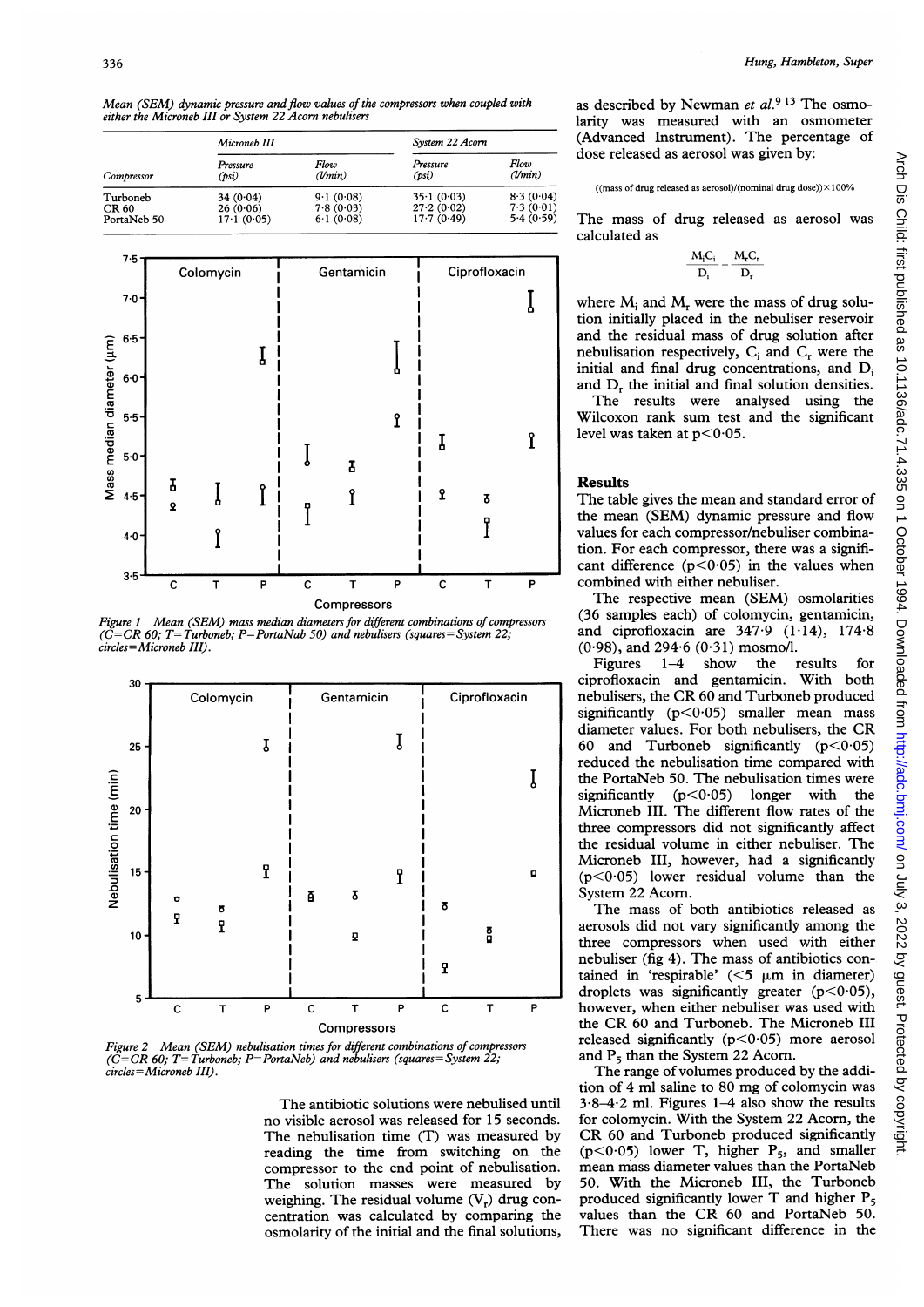

Figure 3 Mean (SEM) residual volumes for different combinations of compressors optimum duration of nebulisation for the anti- $(\tilde{C}=CR 60; T=Turboneb; P=PortaNeb)$  and nebulisers (squares=System 22; biotics with each nebulising system.<br>circles=Microneb III).

ment of lung infections in cystic fibrosis. We the same reasons, tilting of the nebuliser, used ciprofloxacin in our study for its isotonic- towards the end of nebulisation, is more used ciprofloxacin in our study for its isotonic- towards the end of nebulisation, is more ity, so that the behaviour of different anti- important for the System 22 Acorn than the biotics with different osmolarities could be Microneb III. As the residual volumes of the compared. As there is not yet any adequate nebulisers, for the three antibiotics, are not data on the use of inhaled ciprofloxacin, we do dependent on the power of the compressors, not recommend its use in this form at present. the design of the nebulisers is crucial to max-<br>It appears that there is no correlation between imise the release of drug solutions. It appears that there is no correlation between



Figure 4 Mean percentages of dose released (solid lines) and dose in  $\lt 5$  µm droplets<br>(dashed lines) for different combinations of compressors (C=CR 60; T=Turboneb;<br>Muslimary surface tension of the antibiotic solution P=PortaNeb) and nebulisers (squares=System 22; circles=Microneb III). improves the performance of nebulisers.<sup>16</sup>

able effect of the tonicity of the colomycin

 $\frac{1}{2}$  that the output efficiencies of nebulisers decrease sharply during the intermittent  $\begin{array}{ccc}\n\cdot & \cdot & \cdot & \cdot \\
\cdot & \cdot & \cdot & \cdot \\
\text{Compressors} & \text{Acorn. Further studies are needed to assess the\n}\end{array}$ Acorn. Further studies are needed to assess the

Smye et al  $16$  showed that the reduction of the nebuliser internal surface area improves the mean mass diameters produced by any of three efficiency of the nebuliser. This agrees well compressors. The Microneb III produced with our findings. The conical base in the well compressors. The Microneb III produced with our findings. The conical base in the well significantly ( $p < 0.05$ ) better T, P<sub>5</sub>, mean mass of the Microneb III, in contrast with the flat of the Microneb III, in contrast with the flat diameter, and V<sub>r</sub> values than the System 22 base in the System 22 Acorn, allows less Acorn. **Acorn.** Acorn. **accumulation of drug solutions at the base of**  $\alpha$ the nebuliser and produces a smaller residual volume. The inverted umbrella shaped jet **Discussion collar tube of the System 22 Acorn probably** Hypertonic colomycin and hypotonic also contributes to the increase in residual gentamicin are commonly used for the treat-<br>volume by trapping fluid on its surfaces. For volume by trapping fluid on its surfaces. For important for the System 22 Acorn than the

> An aerosol suitable for inhalation should 5  $\mu$ m.<sup>78 17</sup> When used with the more powerful mean mass diameters of less than  $5 \mu m$ . The the Microneb III to nebulise colomycin, diameters with either nebuliser and a low proportion of respirable aerosol droplets. The better than that of the System 22 Acorn. This was more apparent when coupled with the

> from the top to the bottom. Excessive frothing, however, causes an irregular output, increases<br>the residual volume, and produces an unpre-

Compressors drug solutions and, hence, affect the perfor-<br>
codid lines) and does in  $\leq$  5 um dropler mance of the delivery system. The reduction of